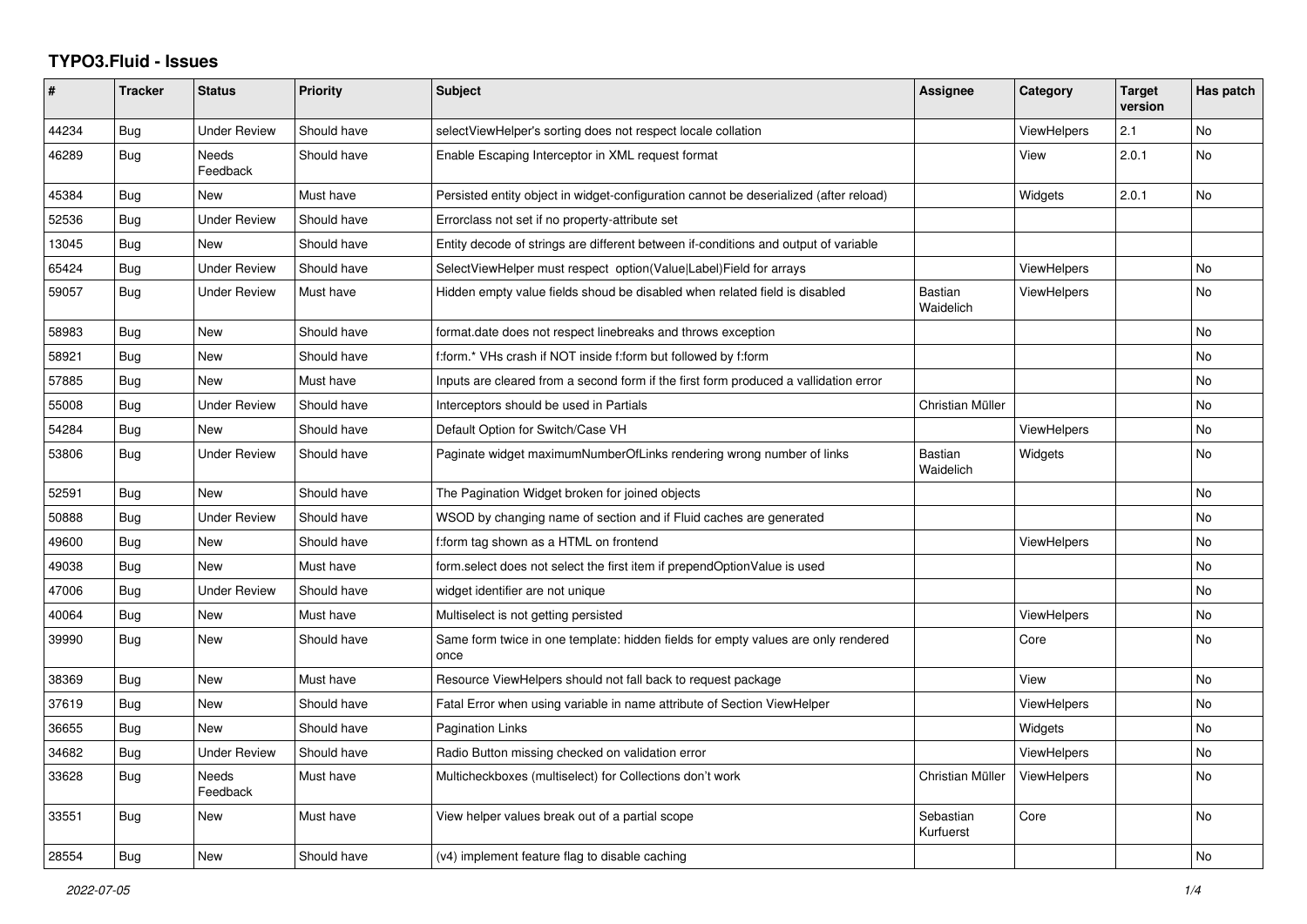| $\vert$ # | <b>Tracker</b> | <b>Status</b>            | <b>Priority</b> | <b>Subject</b>                                                                                              | Assignee                    | Category           | <b>Target</b><br>version | Has patch |
|-----------|----------------|--------------------------|-----------------|-------------------------------------------------------------------------------------------------------------|-----------------------------|--------------------|--------------------------|-----------|
| 28553     | <b>Bug</b>     | <b>New</b>               | Should have     | improve XHProf test setup                                                                                   |                             |                    |                          | <b>No</b> |
| 28552     | Bug            | New                      | Should have     | (v5) write ViewHelper test for compiled run; adjust functional test to do two passes<br>(uncached & cached) |                             |                    |                          | <b>No</b> |
| 28551     | Bug            | Accepted                 | Should have     | (v4) backport VHTest                                                                                        | Sebastian<br>Kurfuerst      |                    |                          | No        |
| 28550     | Bug            | New                      | Should have     | (v4) make widgets cacheable, i.e. not implement childnodeaccess interface                                   |                             |                    |                          | No        |
| 28549     | Bug            | New                      | Should have     | make widgets cacheable, i.e. not implement childnodeaccess interface                                        |                             |                    |                          | No        |
| 27607     | Bug            | New                      | Must have       | Make Fluid comparisons work when first element is STRING, second is NULL.                                   |                             | Core               |                          | No        |
| 12863     | Bug            | New                      | Should have     | Attributes of a viewhelper can't contain a '-'                                                              | Sebastian<br>Kurfuerst      | Core               |                          | No        |
| 8648      | <b>Bug</b>     | New                      | Should have     | format.crop ViewHelper should support all features of the crop stdWrap function                             |                             | <b>ViewHelpers</b> |                          | <b>No</b> |
| 3481      | Bug            | New                      | Should have     | Use ViewHelperVariableContainer in PostParseFacet                                                           |                             | Core               |                          | <b>No</b> |
| 60856     | <b>Bug</b>     | <b>New</b>               | Must have       | Target attribute not supported by the form viewhelper                                                       |                             | <b>ViewHelpers</b> |                          | Yes       |
| 58862     | Bug            | Needs<br>Feedback        | Should have     | FormViewHelper doesn't accept NULL as value for \$arguments                                                 | <b>Bastian</b><br>Waidelich | <b>ViewHelpers</b> |                          | Yes       |
| 51239     | Bug            | Under Review             | Must have       | AbstractViewHelper use incorrect method signature for "\$this->systemLogger->log()"                         | Adrian Föder                | Core               |                          | Yes       |
| 30937     | Bug            | New                      | Should have     | CropViewHelper stringToTruncate can't be supplied so it can't be easily extended                            |                             | ViewHelpers        |                          | Yes       |
| 52419     | Bug            | New                      | Should have     | Wrong PHPDocs notation for default value inline f:translate viewhelper                                      |                             |                    | 2.0                      | No        |
| 40998     | Bug            | <b>Under Review</b>      | Should have     | Missing parent request namespaces in form field name prefix                                                 | Sebastian<br>Kurfuerst      | ViewHelpers        | 1.1.1                    | No        |
| 36662     | <b>Bug</b>     | <b>Needs</b><br>Feedback | Should have     | Checked state isn't always correct when property is collection                                              | Kevin Ulrich<br>Moschallski | ViewHelpers        | 1.1.1                    | No        |
| 62346     | Feature        | New                      | Could have      | f:comment should have high precende                                                                         |                             | Core               | 3.x                      | No        |
| 43346     | Feature        | <b>Under Review</b>      | Should have     | Allow property mapping configuration via template                                                           | Karsten<br>Dambekalns       | ViewHelpers        | 2.1                      | No        |
| 48355     | Feature        | New                      | Could have      | Assign output of viewhelper to template variable for further processing.                                    |                             |                    |                          |           |
| 45345     | Feature        | <b>Needs</b><br>Feedback | Should have     | Easy to use comments for fluid that won't show in output                                                    |                             |                    |                          |           |
| 9514      | Feature        | New                      | Should have     | Support explicit Array Arguments for ViewHelpers                                                            |                             |                    |                          |           |
| 9005      | Feature        | Accepted                 | Could have      | Fluid Template Analyzer (FTA)                                                                               | Sebastian<br>Kurfuerst      |                    |                          |           |
| 4704      | Feature        | New                      | Should have     | Improve parsing exception messages                                                                          |                             | Core               |                          |           |
| 1907      | Feature        | <b>New</b>               | Could have      | Default values for view helpers based on context                                                            |                             | Core               |                          |           |
| 60271     | Feature        | New                      | Should have     | Paginate viewhelper, should also support arrays                                                             |                             |                    |                          | No        |
| 60181     | Feature        | <b>New</b>               | Could have      | Caching mechanism for Fluid Views/Templates                                                                 |                             | View               |                          | No        |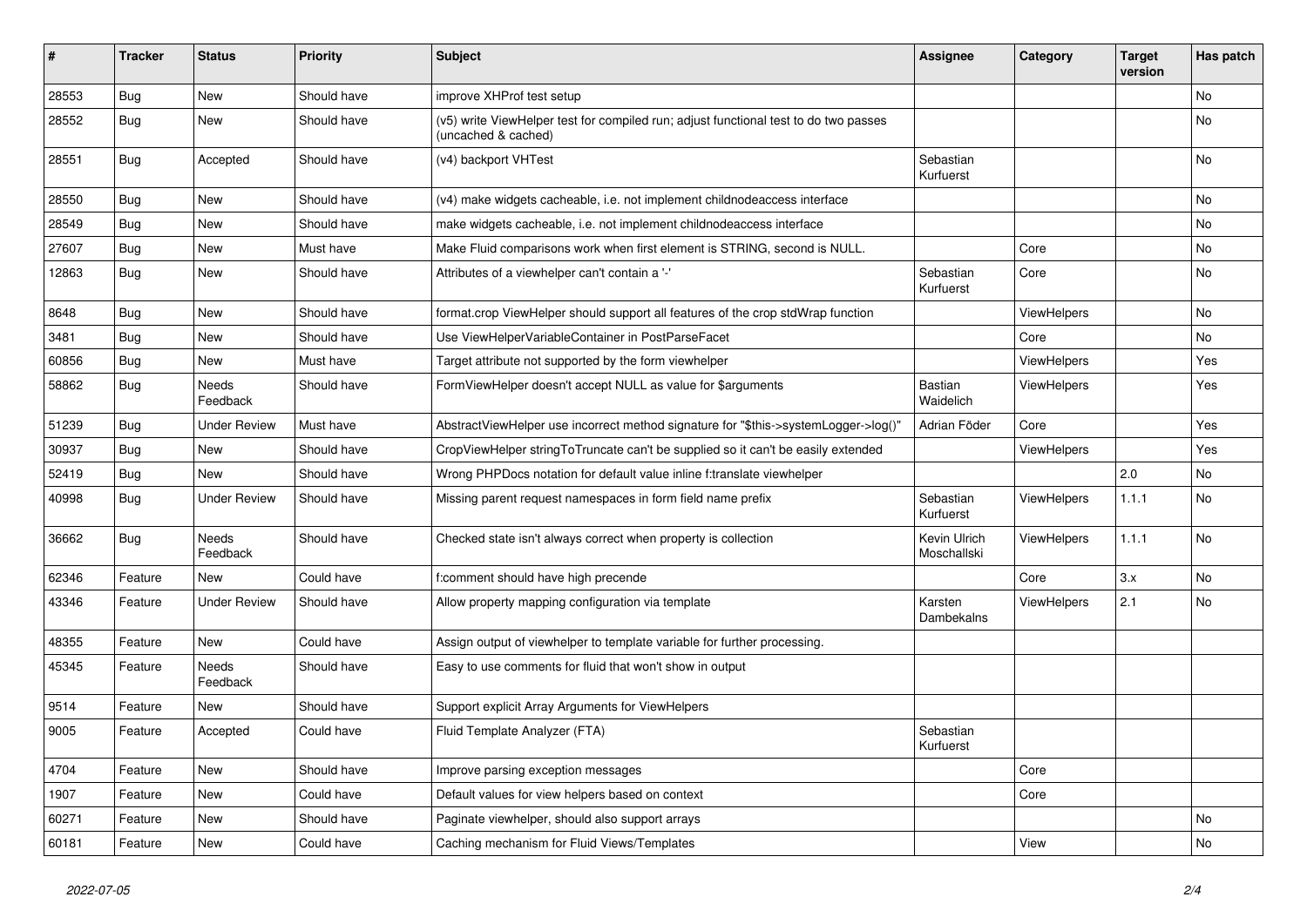| #     | <b>Tracker</b> | <b>Status</b>       | <b>Priority</b> | <b>Subject</b>                                                                                | Assignee               | Category    | <b>Target</b><br>version | Has patch |
|-------|----------------|---------------------|-----------------|-----------------------------------------------------------------------------------------------|------------------------|-------------|--------------------------|-----------|
| 60003 | Feature        | New                 | Should have     | Add required-Attribute to f:form.password                                                     |                        | ViewHelpers |                          | <b>No</b> |
| 52640 | Feature        | <b>Under Review</b> | Should have     | Create an UnlessViewHelper as opposite to the IfViewHelper                                    | Marc Neuhaus           |             |                          | No        |
| 51277 | Feature        | New                 | Should have     | ViewHelper context should be aware of actual file occurrence                                  |                        |             |                          | No        |
| 51100 | Feature        | <b>New</b>          | Must have       | Links with absolute URI should have the option of URI Scheme                                  |                        | ViewHelpers |                          | No        |
| 49756 | Feature        | <b>Under Review</b> | Should have     | Select values by array key in checkbox viewhelper                                             |                        |             |                          | No        |
| 46545 | Feature        | New                 | Should have     | Better support for arrays in options of SelectViewHelper                                      |                        |             |                          | No        |
| 46257 | Feature        | <b>Under Review</b> | Should have     | Add escape sequence support for Fluid                                                         |                        | Core        |                          | No        |
| 45153 | Feature        | New                 | Should have     | f:be.menus.actionMenuItem - Detection of the current select option is insufficient            |                        |             |                          | No        |
| 42397 | Feature        | New                 | Should have     | Missing viewhelper for general links                                                          |                        |             |                          | No        |
| 40081 | Feature        | New                 | Should have     | Allow assigned variables as keys in arrays                                                    |                        |             |                          | No        |
| 39936 | Feature        | New                 | Should have     | registerTagAttribute should handle default values                                             |                        | ViewHelpers |                          | No        |
| 38130 | Feature        | New                 | Should have     | Checkboxes and multiple select fields should have an assignable default value                 |                        |             |                          | No        |
| 37095 | Feature        | New                 | Should have     | It should be possible to set a different template on a Fluid TemplateView inside an<br>action | Christopher<br>Hlubek  |             |                          | No        |
| 36410 | Feature        | New                 | Should have     | Allow templates to send arguments back to layout                                              |                        | ViewHelpers |                          | No        |
| 33394 | Feature        | Needs<br>Feedback   | Should have     | Logical expression parser for BooleanNode                                                     | <b>Tobias Liebig</b>   | Core        |                          | No        |
| 33215 | Feature        | New                 | Should have     | RFC: Dynamic values in ObjectAccess paths                                                     |                        |             |                          | No        |
| 31955 | Feature        | New                 | Should have     | f:uri.widget                                                                                  |                        | Widgets     |                          | No        |
| 30555 | Feature        | New                 | Could have      | Make TagBuilder more extensible                                                               |                        | Core        |                          | No        |
| 10472 | Feature        | New                 | Could have      | Fluid Standalone distribution                                                                 |                        | Core        |                          | No        |
| 8989  | Feature        | Needs<br>Feedback   | Could have      | Search path for fluid template files                                                          |                        | View        |                          | No        |
| 5933  | Feature        | Accepted            | Should have     | Optional section rendering                                                                    | Sebastian<br>Kurfuerst | ViewHelpers |                          | No        |
| 3725  | Feature        | New                 | Could have      | CSS Engine                                                                                    | Christian Müller       | ViewHelpers |                          | No        |
| 3291  | Feature        | Needs<br>Feedback   | Should have     | Cacheable viewhelpers                                                                         |                        |             |                          | No        |
| 36559 | Feature        | New                 | Could have      | New widget progress bar                                                                       |                        |             |                          | Yes       |
| 7608  | Feature        | New                 | Could have      | Configurable shorthand/object accessor delimiters                                             |                        | Core        |                          | Yes       |
| 9950  | Task           | New                 | Should have     | Binding to nested arrays impossible for form-elements                                         |                        | ViewHelpers |                          |           |
| 56237 | Task           | New                 | Should have     | in-line (Condition) ViewHelpers should not evaluate on parsing                                |                        |             |                          | No        |
| 54195 | Task           | New                 | Should have     | Rename and move FormViewHelper's errorClass value, currently 'f3-form-error'                  | Adrian Föder           | ViewHelpers |                          | No        |
| 47669 | Task           | New                 | Should have     | FormViewHelper does not define the default request method                                     |                        |             |                          | No        |